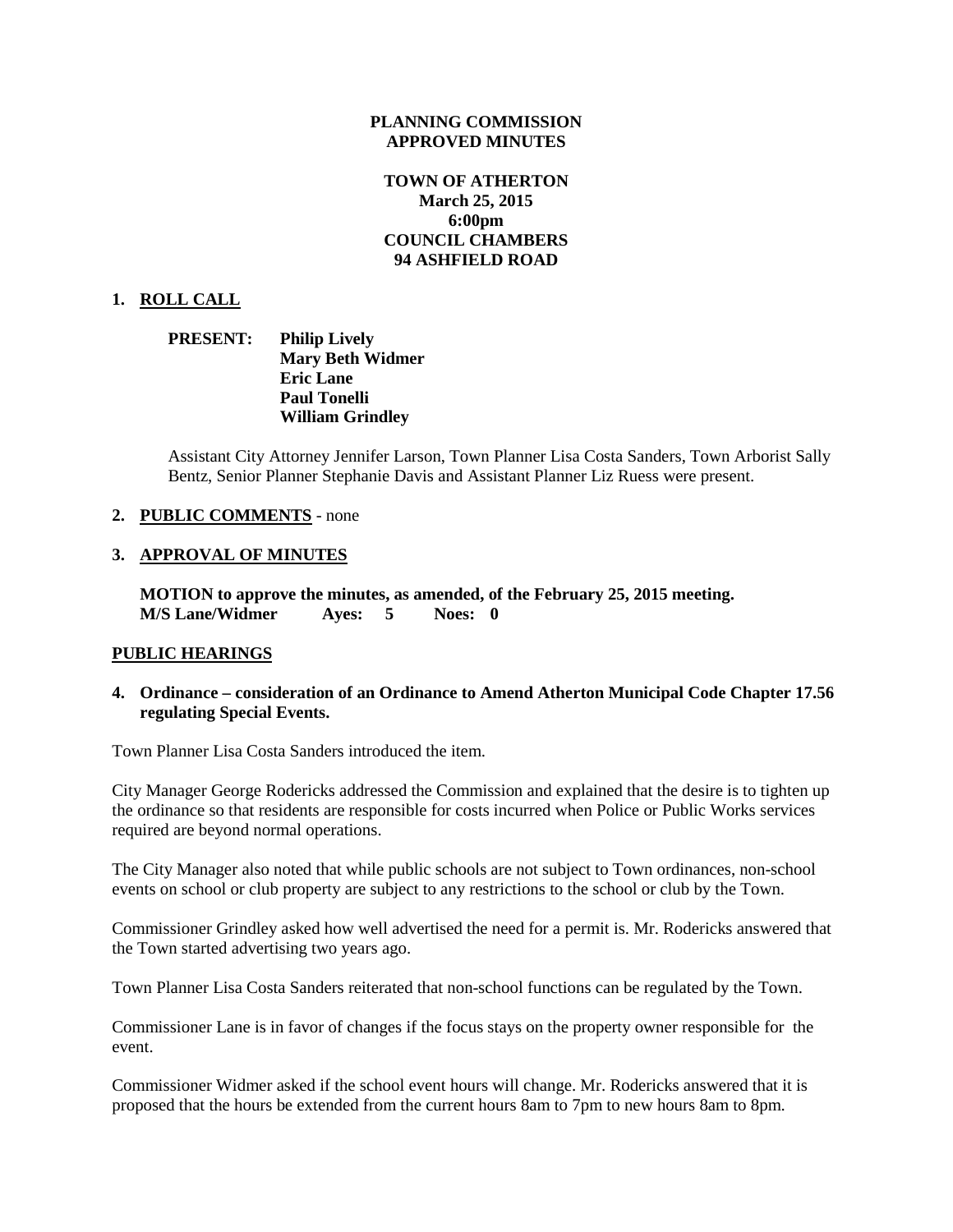The Commission discussed the origination of the ordinance and using sunset as an end time for events. Mr. Rodericks noted that using sunset becomes open for interpretation.

Commissioner Grindley asked about the wording in the ordinance that addresses lighting. He expressed concern about restricting lighting when field lighting is not allowed. Mr. Rodericks noted that this language is in the current ordinance and has not been modified.

## OPEN PUBLIC HEARING CLOSE PUBLIC HEARING

Commissioner Widmer is not in favor of extending the field hours. She also thinks that real estate open houses should not be called out as exempt in the ordinance. The CommissionerS agreed that the field hours should remain 7am to 7pm.

## **MOTION to recommend the City Council adopt the Ordinance entitled "An Ordinance of the City Council of the Town of Atherton Updating Chapter 17.56 of the Atherton Municipal Code" with the field hours to remain 7am to 7pm.**

**M/S Grindley/Lane Ayes: 5 Noes: 0**

**5. Special Structures Permit – 48 Fairview Avenue (APN 070-152-032) Request for a Special Structures Permit for an accessory structure (swimming pool) to be located within the required front yard area.**

Senior Planner Stephanie Davis presented the item.

## OPEN PUBLIC HEARING

The property owner spoke on behalf of the project. She noted that she spoke on the phone earlier in the day with the concerned adjacent neighbor and assured them of her desire to be a good neighbor.

Commissioner Tonelli asked about the location of the pool equipment. The pool contractor noted that the location of the pool equipment cuts down on utility costs. The equipment will be enclosed and the pumps are sealed. Commissioner Grindley asked if the pool will be chlorine or salt water. The pool contractor noted that it will be salt water.

Commissioner Grindley asked if the property owner had anything in writing from the neighbor in question.

Assistant City Attorney Jennifer Larson reminded the Commission that they must reach all of the findings in order to approve the project.

Commissioner Lane explained the Planning Commission position on neighbor involvement and expressed a desire to continue it.

#### CLOSE PUBLIC HEARING

## **MOTION to continue the item to the next regularly scheduled meeting of the Planning Commission.**

**M/S Grindley/Tonelli Ayes: 5 Noes: 0**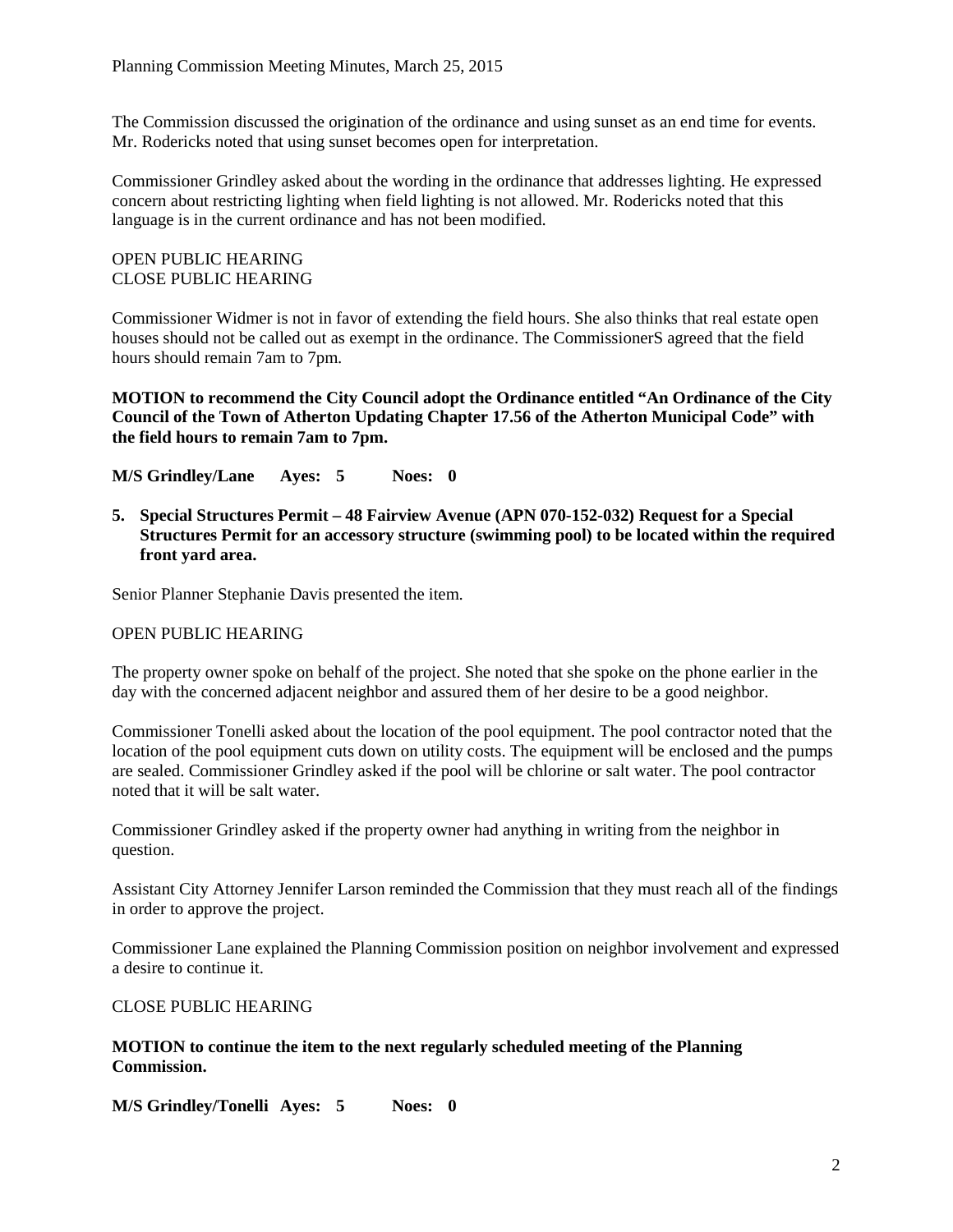## **6. Heritage Tree Removal Permit – 86 Alejandra Avenue (APN 070-250-080). Request for Heritage Tree Removal Permit to appeal the decision of the Town Arborist who previously denied the application.**

Senior Planner Stephanie Davis requested on behalf of the applicant that the Planning Commission continue the item.

### **MOTION to continue the item to the next regularly scheduled Planning Commission meeting.**

**M/S Tonelli/Grindely Ayes: 5 Noes: 0**

**7. Variance – 81 Fair Oaks Lane (060-313-060) – Request for a Variance to the required side setback for a ground floor addition to the main residence.**

Senior Planner Stephanie Davis presented the item.

#### OPEN PUBLIC HEARING

The property owner spoke on behalf of the project.

Chair Lively asked if there was any outreach from neighbors. Stephanie Davis noted that none of the neighbors were opposed to the project.

### CLOSED PUBLIC HEARING

Commissioner Lane noted that the shape of the property, specifically the curve made it significantly different than most of the rectangular properties in the neighborhood and that have come before the Planning Commission recently.

**MOTION to approve the Variance at 81 Fair Oaks Lane based on the findings and for the reasons enumerated in the Staff Report, subject to the conditions listed in the draft Variance Certificate to allow a 91 square foot, ground floor addition to be constructed closer than is allowed to a side property line.**

**M/S Tonelli/Grindley Ayes: 4 Noes: 0 Abstain: 1 (Widmer)**

*Findings:*

- *1. There are special circumstances applicable to the property, including size, shape, topography, location or surroundings, where the strict application of the Zoning Title deprives such property of privileges enjoyed by other property owners in the vicinity and under identical land use zoning district classification.*
- *2. The proposed building or structure complies with other development standards, restrictions, or limitations for the proposed building or structure, such as height and landscaping screening.*
- *3. The granting of the special structures permit is consistent with the objectives of the general plan and this title.*

Chair Lively advised of the 10-day appeal period.

## **8. NEW BUSINESS**

**Discuss Atherton Municipal Code Section 17.44 relating to basements**